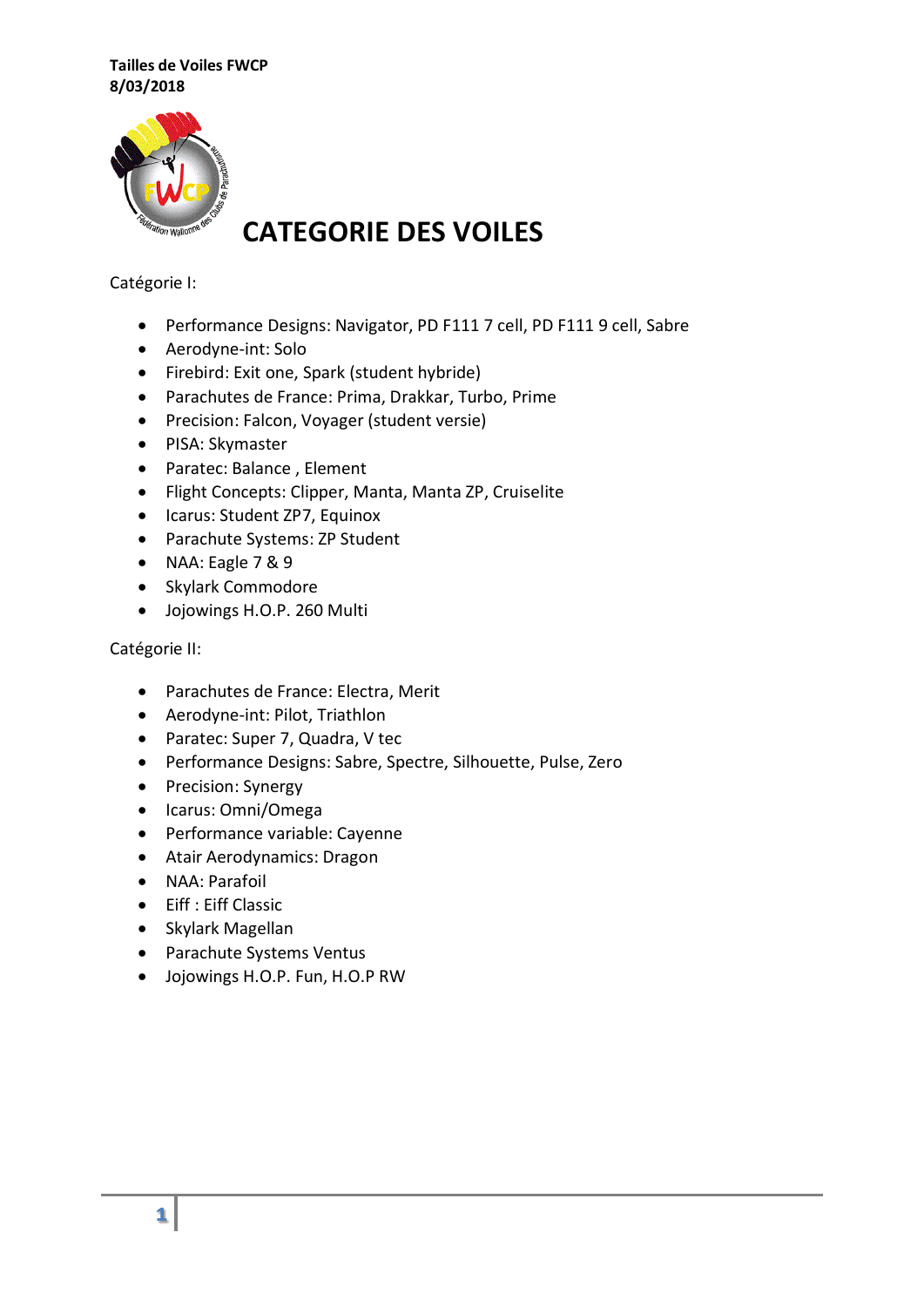Catégorie III:

- Performance Designs: Sabre 2, Lightning, Storm
- Precision: Fusion
- Big Air Sportz: Lotus
- Icarus: Safire 1, Safire 2, Safire 3
- Icarus World : S-Fire
- Strong: Z-po
- Paratec: Faqtor, NRG
- PISA: Hornet
- Parachute Systems \*: Zepo exe, Volt
- Performance Variables: Spark
- Flight Concepts: Express, Prodigy, Sentry
- NZ Aerosports: Matrix 2, Matrix
- Skylark Skipper
- Fluid wings: Prime
- Squirrel Epicene

#### Catégorie IV:

- Performance Designs: Stiletto
- Parachutes de France: BT, Springo, Electra XS, Springo NG
- Atair Aerodynamics: Ace, Cobalt, Alpha, Space, Impulse
- Aerodyne-int: Vision, Diablo, Zulu
- Flight concepts: Pro serie, Rage
- Performance variables: Contrail
- $\bullet$  Icarus: Crossfire  $(1, 2, 8, 3)$
- Icarus World : X-Fire
- PISA: Heatwave
- Parachute Systems: Hurricane, Vixen
- Jump Shack: Firebolt
- Jojowings Sonic

#### Catégorie V:

- . Big Air Sportz: Samurai
- . Atair Aerodynamics: Cobalt competition, Radical
- . Firebird: Demon, Chilli
- . Performance Designs: Katana, Vengeance
- . Paratec: X Wing, Rage
- . Parachutes de France: BT Pro, Instinct
- . Precision: Nitron
- . Aerodyne-int: Mamba
- . Skylark Odyssey
- . Jojowings Raptor